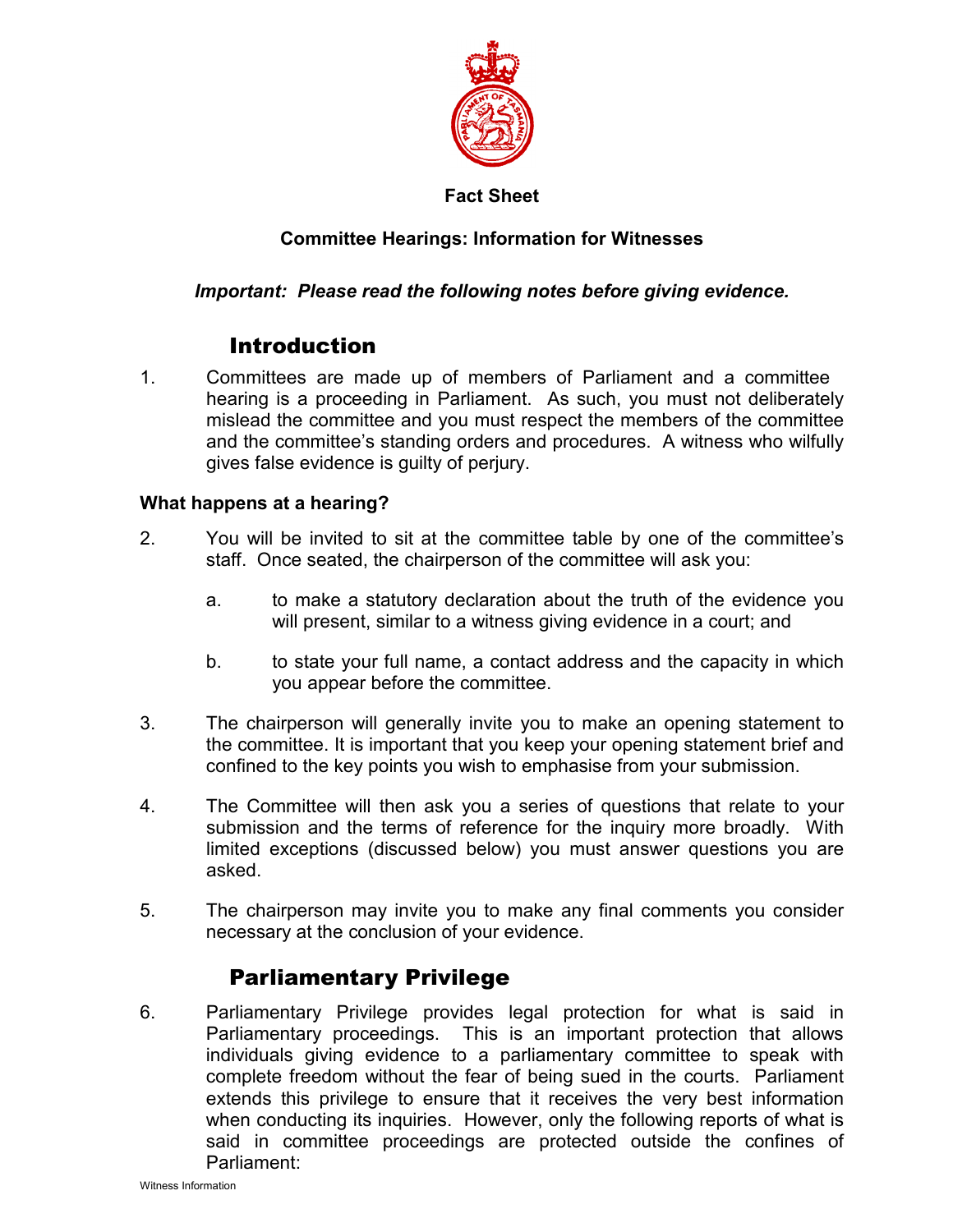- a. the authorised Hansard report,
- b. the report of a media reporter; or,
- c. the report and evidence of the Committee (once tabled in the House).
- 7. It is important for you to be aware that this protection is not accorded to you, or a member of parliament, if statements that may be defamatory are repeated or referred to outside the confines of the parliamentary proceedings.

#### **For your information**

- 8. When appearing as a witness to a committee you should:
	- a. raise any procedural matter of concern to you about evidence to be given or documents produced;
	- b. apply for all or part of your evidence to be given confidentially (or *In Camera*) and for an order restricting publication of, or access to it for example if:
		- i it discloses any trade secret or secret process of manufacture;
		- ii it discloses any private matter of a personal or commercial nature unrelated to the subject matter of its enquiries; or
		- iii it is in any case of such a nature that the committee ought reasonably to form the view that it should be kept confidential;
	- c. know before you give your evidence, that if it might incriminate you or another person, you must tell the committee this before you give such evidence;
	- d. know of and, if desired, rebut any allegations made against you whether or not those allegations amount to criminal conduct;
	- e. be aware that, in some cases, a citizens' right of reply is permitted by writing to the President of the Legislative Council if you have been identified in committee proceedings in a way that has adversely affected your reputation, your dealings or associations with others, injured your occupation, trade, office or financial credit, or has unreasonably invaded your privacy;
	- f. provide supplementary or new evidence where this is necessary or relevant.

# Is your evidence public or private?

9. Most committee hearings are held in a public format. In other words, members of the public and the media may attend the hearings, and the proceedings may be reported and broadcast in real-time by the Parliament of Tasmania internet link. Committees may also conduct all or part of their hearings in private. If you are uncertain as to whether your hearing is public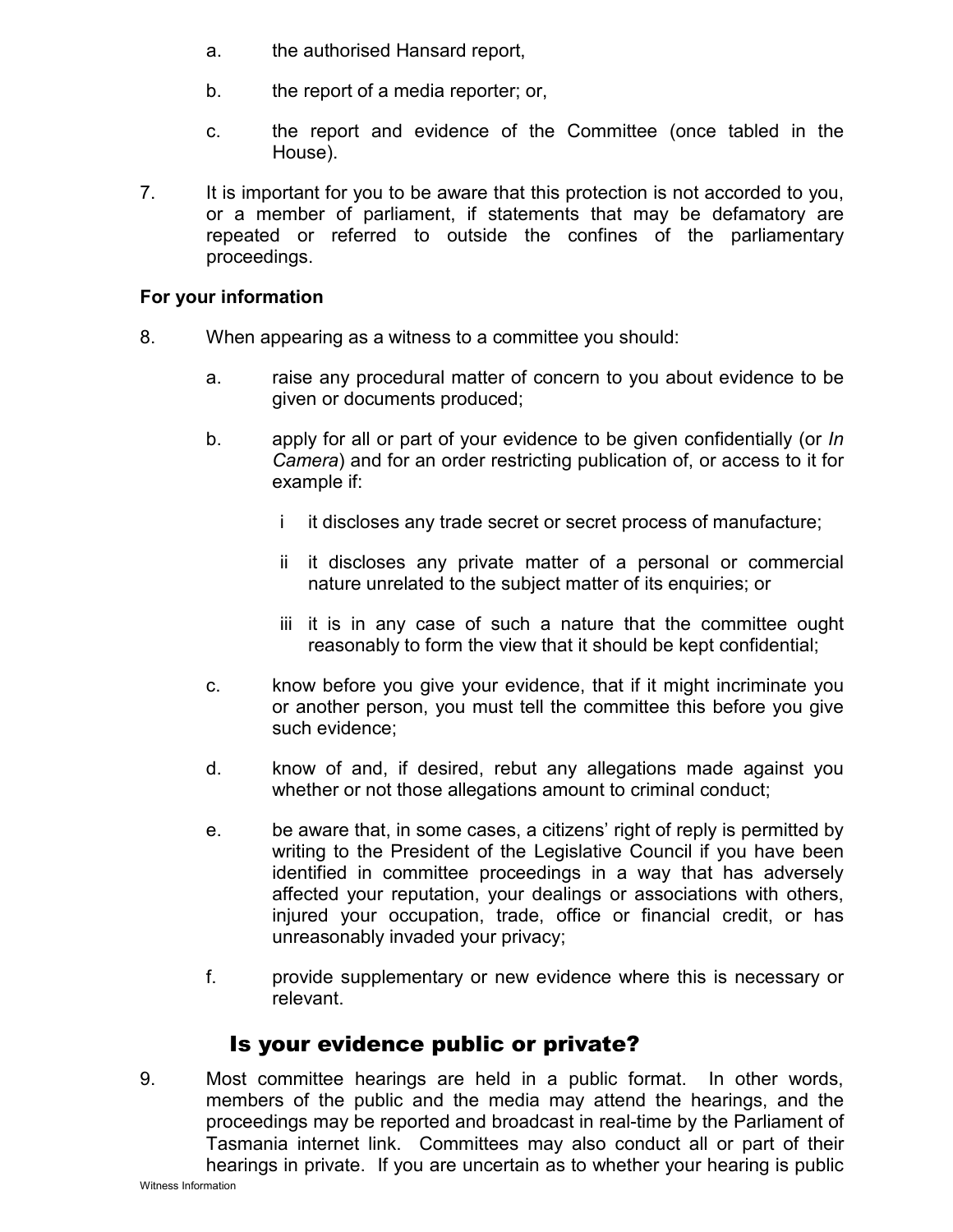or private, ask the committee's staff before the hearing or the chairperson of the committee before you start giving evidence. Deliberations of committees are always in private.

- 10. It is important that any request for the committee to not publish all or part of your written submission, or your identity, be made *prior* to giving evidence at a hearing. Please refer to the 'Making a Written Submission Fact Sheet' for further information.
- 11. The committee may decide that all, or part, of the hearing should be in private, particularly if the evidence adversely reflects on a third person or the matter being investigated is subject to legal proceedings. You may also make a request at the commencement or during the hearing, for your evidence to be received in private (in-camera). Generally, there would need to be exceptional reasons given to grant the request as private evidence is of limited use to the committee. The committee would then be required to deliberate on the request in order to make a decision.
- 12. The committee may recommend that certain evidence not be published if:
	- a. it discloses any trade secret or secret process of manufacture;
	- b. it discloses any private matter of a personal or commercial nature unrelated to the subject matter of its inquiry; or
	- c. the committee has resolved unanimously that the evidence should not be made public.
- 13. Confidential information provided in a submission or hearing cannot be used in the committee's final report.

#### **If you are a public servant**

14. Public servants appearing before a committee in that capacity are entitled to refuse to answer questions on matters of policy beyond giving the committee an explanation of the existing policy and in these circumstances, should indicate clearly that the question would need to be directed to the relevant Minister. The committee must then direct the question/s to the responsible Minister.

#### **Disclosure of evidence given** *In Camera* **(in private session)**

15. You must not publish or disclose any evidence given to a committee unless that evidence has been reported by the Parliament. Premature publication or disclosure may constitute a contempt of the Parliament.

#### **Transcript of your evidence**

16. A transcript of your evidence will be produced and, subject to a resolution of the committee, is normally published to the inquiry webpage on the Parliament of Tasmania website. You should generally not discuss your evidence until your evidence has been reported to the Parliament.